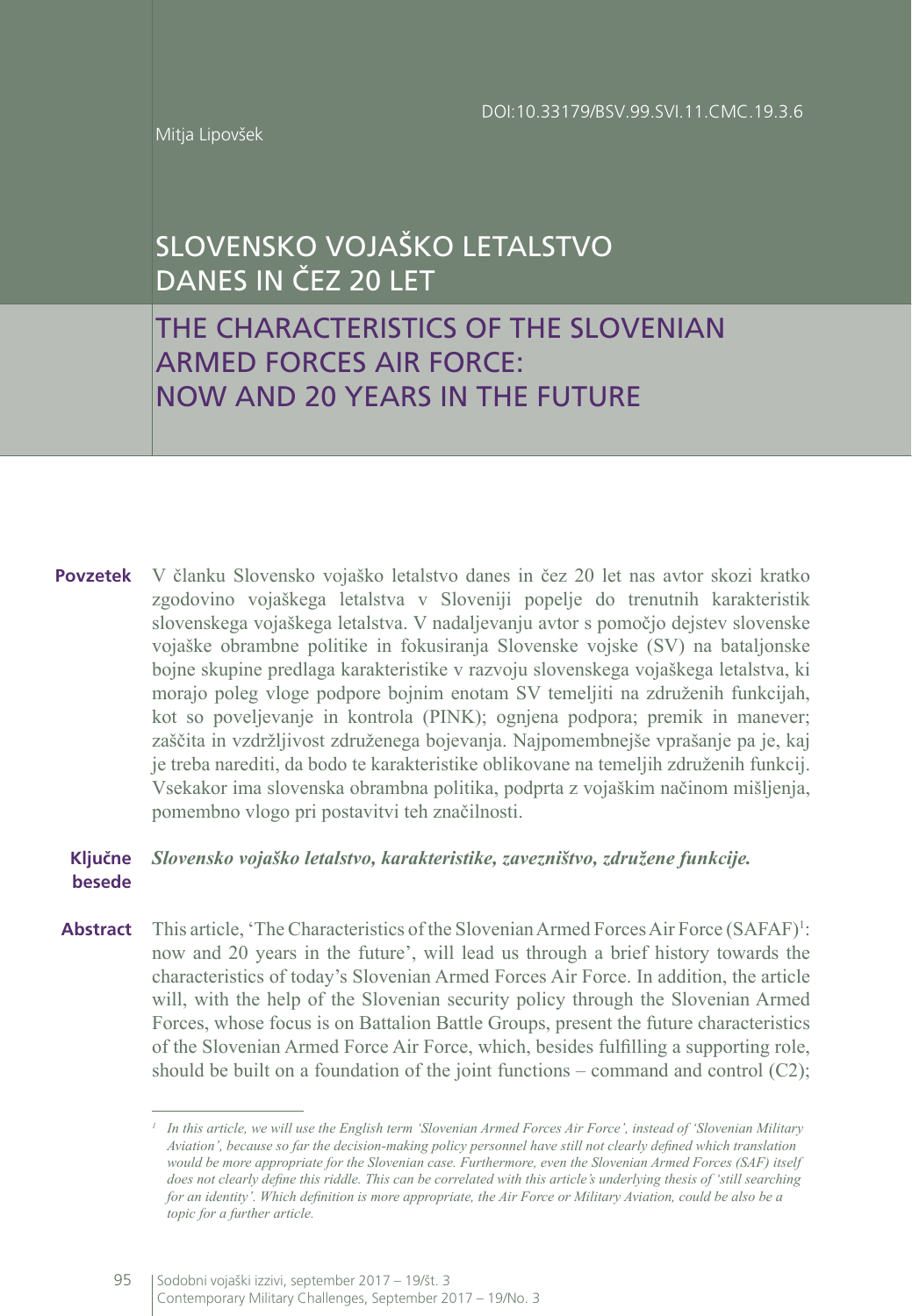intelligence; fire power movement and manoeuvres; protection; and sustainment – of joint warfare. However, the key question is: what decisions should be made and what action taken to get us from here to there? Slovenian security policy, supported by a military way of thinking, plays the key role, and is the enabler for building new future characteristics based on joint functions.

#### *Slovenian Armed Forces Air Force (SAFAF), characteristics, alliance, joint functions.* **Key words**

Everything which can be operationally related to the air domain of the Slovenian Armed Forces (SAF) is presently centralized in the  $15<sup>th</sup>$  Wing of the SAF. The  $15<sup>th</sup>$ Wing, in terms of combat forces, falls under the Combat Support Forces of the SAF. The  $15<sup>th</sup>$  Wing is also the representative of the Slovenian Air Component in terms of the Combined Joint Task Forces concept (CJTF) (MoD, 2016). **Introduction**

> The SAF is a very young force, which consequently means that the SAF Air Force (SAFAF) is still fighting a battle for its existence and seeking its identity within the SAF. Seeking an identity will be presented in the first part of the article, along with the other three characteristics present in the SAFAF today. In the second part, the article will focus on its future characteristics 20 years ahead, and the foundations on which we should base mid- and long-term plans. In the third part, the article will focus on proposals for what to do to reach these goals. This will lead us towards the article's thesis, which is that the future character of the SAFAF should be shaped towards our national needs adjusted for our allies' joint functions, because the present character of the SAFAF yearns for an identity which would enable its existence inside the SAF's organization. Furthermore, it is time for the civilian authorities to recognize their role in establishing a level of military effectiveness which will provide the required national security and fulfil Slovenia's obligations in an efficient NATO alliance.

> In other words, since our war of independence, the Republic of Slovenia (RS) has been evolving throughout its 25 years of life, and consequently so has the SAF and especially the SAFAF. We do not have our own independent legacy, which has already evolved, matured, and been maintained in our core security principles, to drive our security policy. Focusing on the Air Force, this will be briefly presented from Edvard Rusjan's time, through two important dates for Slovenian military aviation, to the young independent country and the still evolving SAFAF and its search for an identity within the SAF.

> Additionally, the world in which we are living is changing drastically. Ideologicallydriven conflicts are spreading throughout Europe and there is no guarantee that they will bypass the RS. Consequently, the civilian authorities should take more serious steps towards our national policy and clearly define the role of the SAF – what they expect from it – and consequently lose their political interference and allow the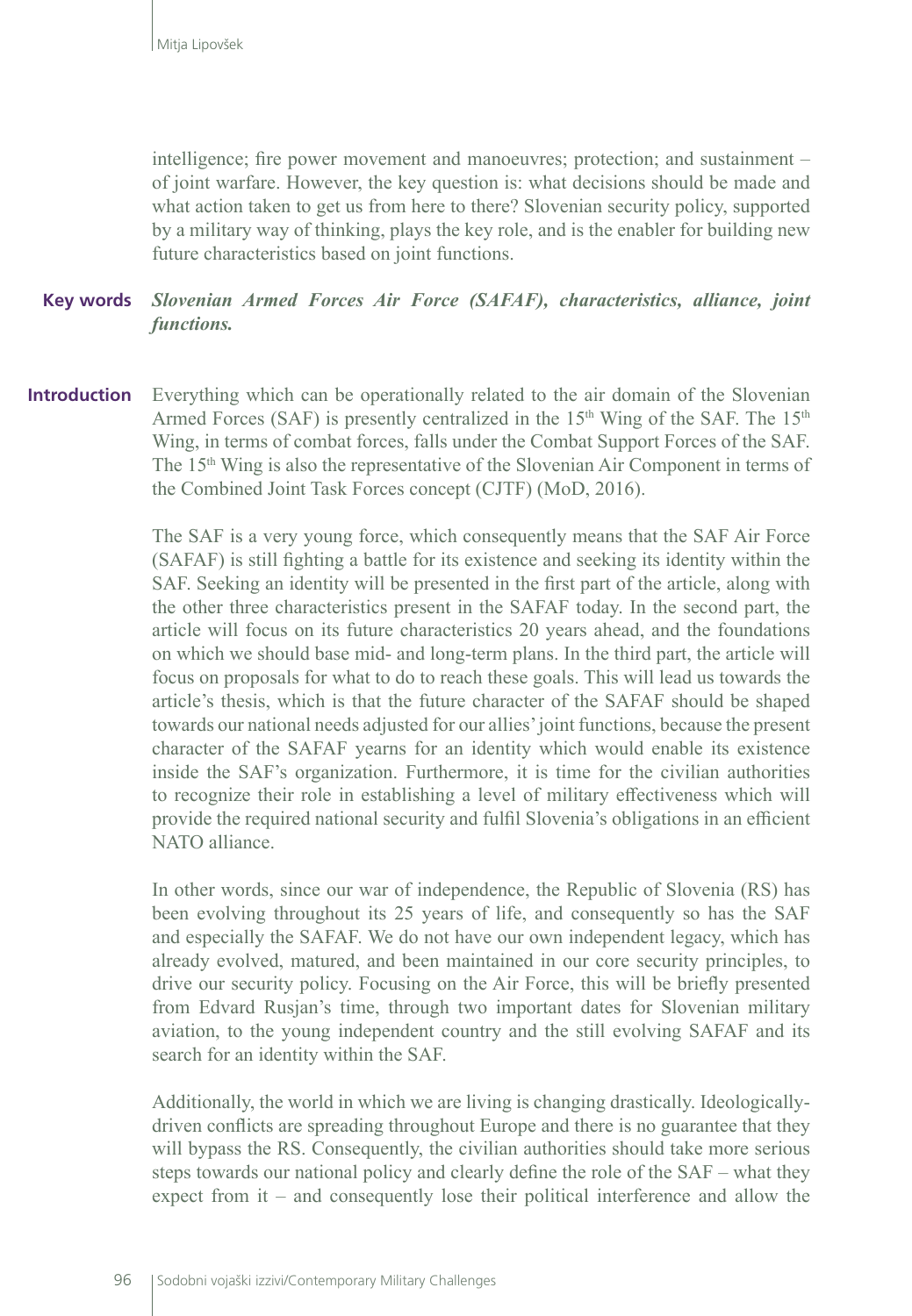SAF and the SAFAF to develop their effectiveness through joint functions which are supported by military thinking –'It is better to be a warrior in a garden than a gardener in a war' (Japanese proverb) – proper financing, and long term personnel management.

### **1 HISTORY OF THE SLOVENIAN ARMED FORCES AIR FORCE**

Slovenian aviation history starts at the beginning of  $20<sup>th</sup>$  century, when Slovenian aviation pioneer Edvard Rusjan, six years after the Wright brothers, designed, constructed, and flew the first motor-powered aircraft in central Europe (six different types). Unfortunately, because of his enthusiasm for flying, his life ended prematurely in January 1911 (Slovenia.si, 2003), but despite that his legacy has continued throughout recent history. Until 1991, Slovenian airmen were always a part of combined military aviation forces – the Austro-Hungarian Empire; the State/ Kingdom of Slovenians, Croats, and Serbs; the Kingdom of Yugoslavia; and finally, the Socialist Federal Republic of Yugoslavia. Between Rusjan's death and 1991, the first important date came just after World War I (WWI), when Slovenian nationals formerly serving in the Austro-Hungarian military created and organized two aviation squadrons to fight for the northern Slovenian border, under the command of General Maister. The Slovenian pilots Vilko Peternelj and Franc Zupancic conducted the first Slovenian reconnaissance and combat flights against Austrian military forces on January 12th, 1919, which after 1991 became the official Slovenian Military Aviation day. The second important date in Slovenia's military aviation history was June  $28<sup>th</sup>$ , 1991, during the War of Independence, when a Slovenian pilot and a technician (Joze Kalan and Bogomir Sustar) escaped from the Yugoslav People's Army to the Slovenian Territorial Defence Forces with a Gazelle Yugoslavian military helicopter (Lipic, 2016). This enabled the young Slovenian military forces to establish the first officially-recognized Slovenian Military Aviation unit, named the 15th Brigade of Military Aviation (15<sup>th</sup> BRMA) on June 9<sup>th</sup>, 1992.

With the establishment of the  $15<sup>th</sup>$  BRMA, the SAFAF was born. Unfortunately, as in all new organizations, the SAF and the SAFAF went through an unavoidable time of challenges and issues related to identity. During the 25 years of development, shaping and reshaping of the SAF, the SAFAF's story was like a lover's novel between the SAFAF and Slovenian military policy. In the first 'chapter', beginning in 1992, the SAFAF went through establishment, growth, and prosperity to its first major reorganization when it was disbanded in 2004. The second chapter began on November  $4<sup>th</sup>$ , 2004, when the  $15<sup>th</sup>$  BRMA was disassembled to make three units (the Air Force School, Helicopter Squadron, and Maintenance Squadron) under three different commands (Command for Doctrine, Development, Education, and Training; Force Command; and Logistics Command). The third chapter started in 2006, when political and military leaders realized the confusion which the previous transformation had created in the chain of command in relation to the sustainment of the SAFAF, and reunited the military aviation units, with additional air surveillance and air defence units, under one command, called the Brigade of Air Defence and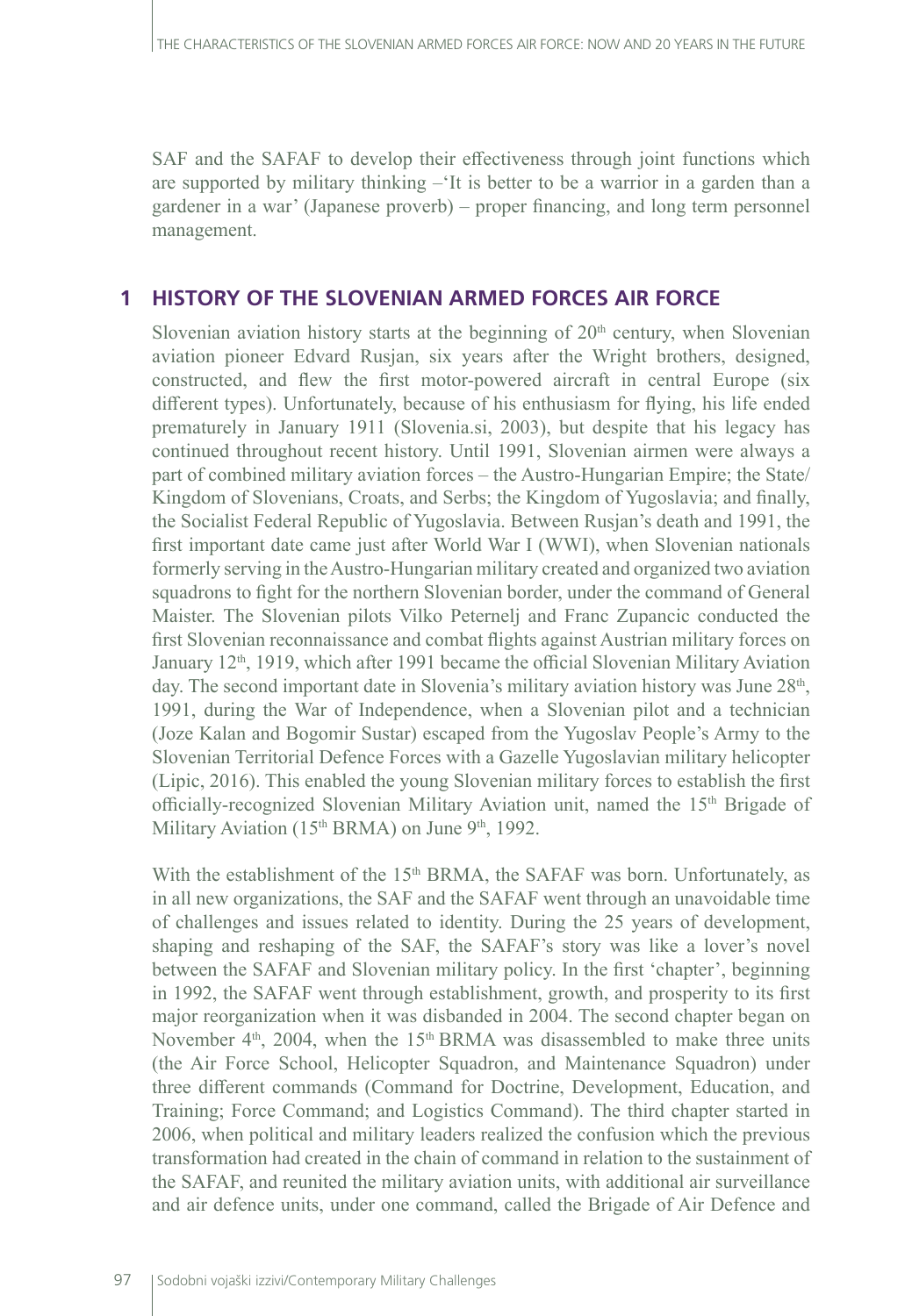Aviation. The organization changed again, for the fourth time, in 2013, when the SAF relocated Ground Air Defence to ground units and established the 15<sup>th</sup> Wing of the SAF, which is combine from the  $15<sup>th</sup>$  Wing Command,  $151<sup>st</sup>$  Rotor-Wing Squadron, 152<sup>nd</sup> Fixed-Wing Squadron, 153<sup>rd</sup> Maintenance Squadron, Air Force School, 16<sup>th</sup> Air Surveillance Battalion, and  $107<sup>th</sup>$  Logistical Battalion. In total, the 15<sup>th</sup> Wing is comprise of approximately 650 airmen with school type/general aviation type fixedwing and rotor-wing aircraft, medium type Utility Helicopters (UH), Light Attack Aircraft (LAAs), Short-take off-landing Transport Aircraft, and Light Transport Aircraft (LTA), with additional 3D ground-stationed Long Range Radar and ground Mobile Short Range Radar, combined in a Constant Report Centre (CRC) capable of  $24/7$  surveillance of Slovenian Airspace under the command of the  $16<sup>th</sup>$  Command and Reporting Center. The  $15<sup>th</sup>$  Wing is also responsible for one renovated military airbase (Cer-klje AFB), whose renovation/construction is currently coming to an end, which is capable of host-nation support for multiple squadrons/NATO type forces.

# **2 THE MAIN CHARACTERISTICS OF TODAY'S SLOVENIAN ARMED FORCES AIR FORCE**

What clearly distinguishes the SAFAF is that it has always been an all-volunteer force, from independence in 1992 to today, despite the fact that the SAF was a conscript force until 2004, when the Republic of Slovenia joined the North Atlantic Treaty Organization (NATO) and changed to an all-volunteer force. This has enabled the SAFAF to continue its development, which began from sketches in 1991, when it had just one ex-Yugoslavian National Army helicopter (a Gazelle), despite the never-ending story of significant reorganizations (again, four times in 25 years) and significant reductions in the military budget from 2010 when the recession in Slovenia started. Presently the SAF operates with 0.91% of the Gross Domestic Product (GDP) (in 2010, at its peak, it was 1.61%) which is currently allocated in the percentage ratio 82:16:2 (personnel: operations and maintenance of force: procurement and development) (MoD, 2016, pp54-56) instead of the standard ratio of 50:30:20 (MoD, 2011). In other words, in the past few years the SAF has been struggling for survival, which is especially recognized in the  $15<sup>th</sup>$  Wing because expenses in aviation and the sustainment of its capabilities are normally two to three times higher than infantry units such as the SAF Brigade Combat Teams (BCT) (GŠSV, 2014).

The second characteristic can be found in the way in which the SAFAF Professional Military Education and Training (PME&T) systems are created and organized. The general education of SAF personnel is provided in civilian institutions – high school for Non-Commissioned Officers (NCOs) and Universities for Officers. Once they successfully finish civilian education, all NCOs and Officers go through basic military training and afterwards proceed towards the specialized Professional Military Education and Training (PME&T) which is required to successfully conduct their work. This is where air force personnel PME&T is distinctively different from others, because airmen's basic PME&T is synchronized with civilian aviation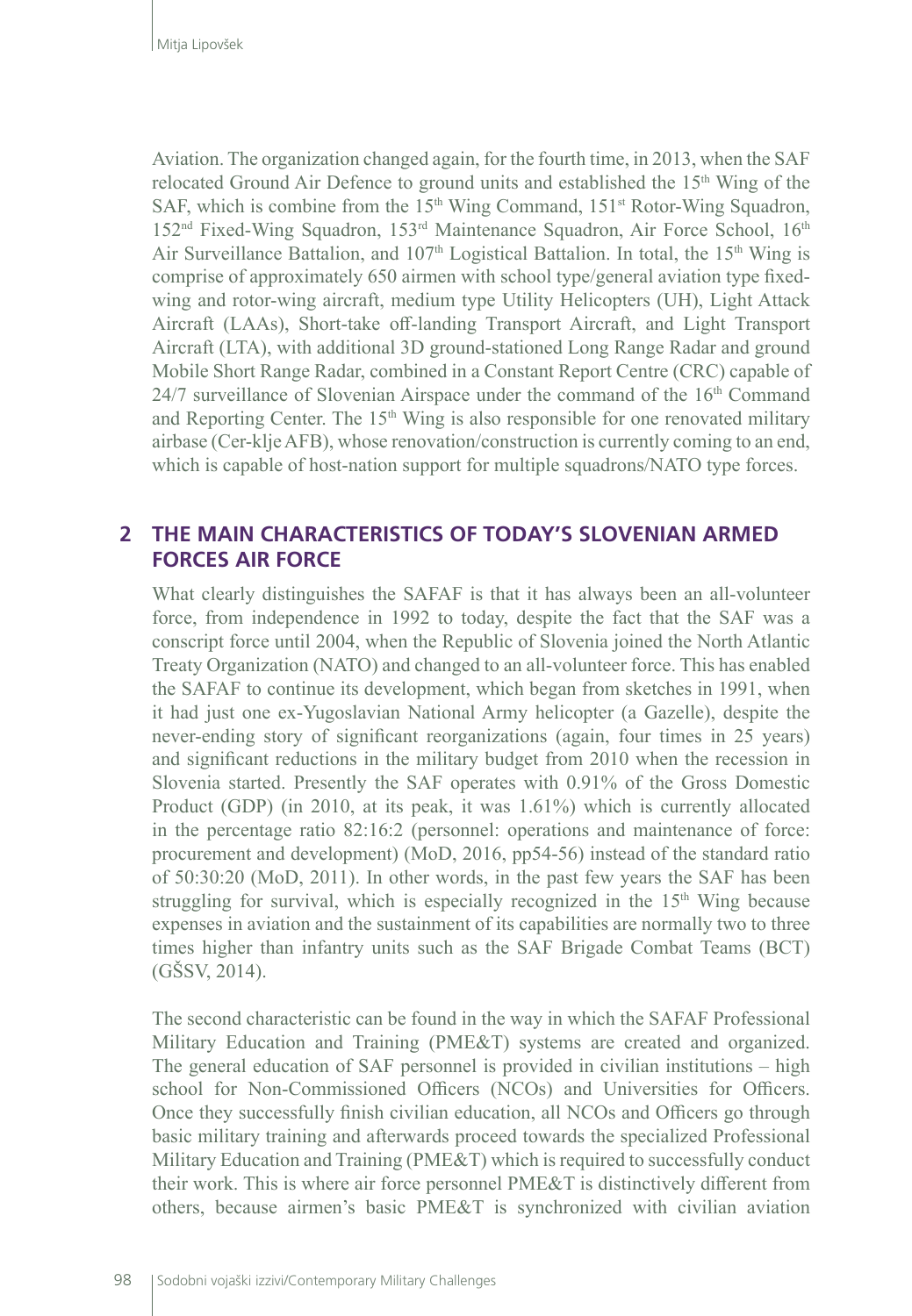education and training according to the Civilian Aviation Authorities (CAA). The CAA's fundamentals come from the European Aviation Safety Agency (EASA) – equivalent to the US Federal Aviation Authority (FAA). In other words, the SAFAF School is organized similarly to the civilian Aviation Training Organization (ATO). Consequently, all air personnel licensing is based on civilian licences/ratings and then upgraded to military requirements (licences/ratings) which are under the Military Aviation Authority (MAA).

This leads us to the third characteristic, the three levels of control established after the SAFAF joined the NATO alliance. The first level represents internal national inspection, the subject of military inspections and controls by the higher command, the Inspectorate of the Republic of Slovenia for Defence, (National Assembly, 2004) and the MAA (GŠSV, 2012). The second level represents external national inspection, the subject of civilian inspection and control by the Civilian Aviation Authority (National Assembly, 2010). The third level is international, the subject of military inspection and evaluation from the NATO organization (MZZRS, 2004) and members of the Joint Fire Support Executive Steering Committee (JFSESC) (Golden, 2015).

The bottom line is that despite starting from scratch in 1992, and enduring through turbulent times (reorganizations and fiscal constraints), the SAFAF has something worth showing. For example, SAFAF has conducted peacekeeping missions (SFOR & KFOR), (MoD, 2012), a successful NATO standardization evaluation (national CRC, (15. PVL, 2015), and a national Forward Air Controller (FAC) programme (NATO FAC ST, 2014); been an active part of the NATO Integrated Air Defence System (NATINADS or NATO IADS) and various national and international exercises (NATO and USA forces)(15. PVL, 2015); and is now an indispensable part of the national Civil Protection and Disaster Relief (search and rescue, medical evacuation/transportation, transplant, firefighting, etc) organization. (GŠSV, 2013) In addition to this, the 15th Wing is advancing towards short-term development which is currently underway, such as the NATO MEDEVAC tactical evaluation (TACEVAL) (GŠSV, 2015) or accreditation of national Air Ground Operation Support (AGOS) Schoolhouse according to the Joint Terminal Attack Controller Memorandum of Agreement (JTAC MOA), and the NATO Standardization Agreement 3797 (STANAG 3797) and Allied Tactical Publication 3.3.2.2 (ATP 3.3.2.2) (GŠSV, 2014).

## **3 FUTURE CHARACTERISTICS OF THE SLOVENIAN ARMED FORCES AIR FORCE**

Unfortunately, according to the mid- and long-term plans, the SAF will not develop its potential in military aviation, as can be seen from the following quote: "Military capabilities exceeding national capacity or ambitions will be provided within the alliance or on the basis of bilateral and multilateral international agreements." (RS MoD, p. 32). This means that air superiority over Slovenian airspace will be provided by the NATO alliance. The second major factor related to the development of the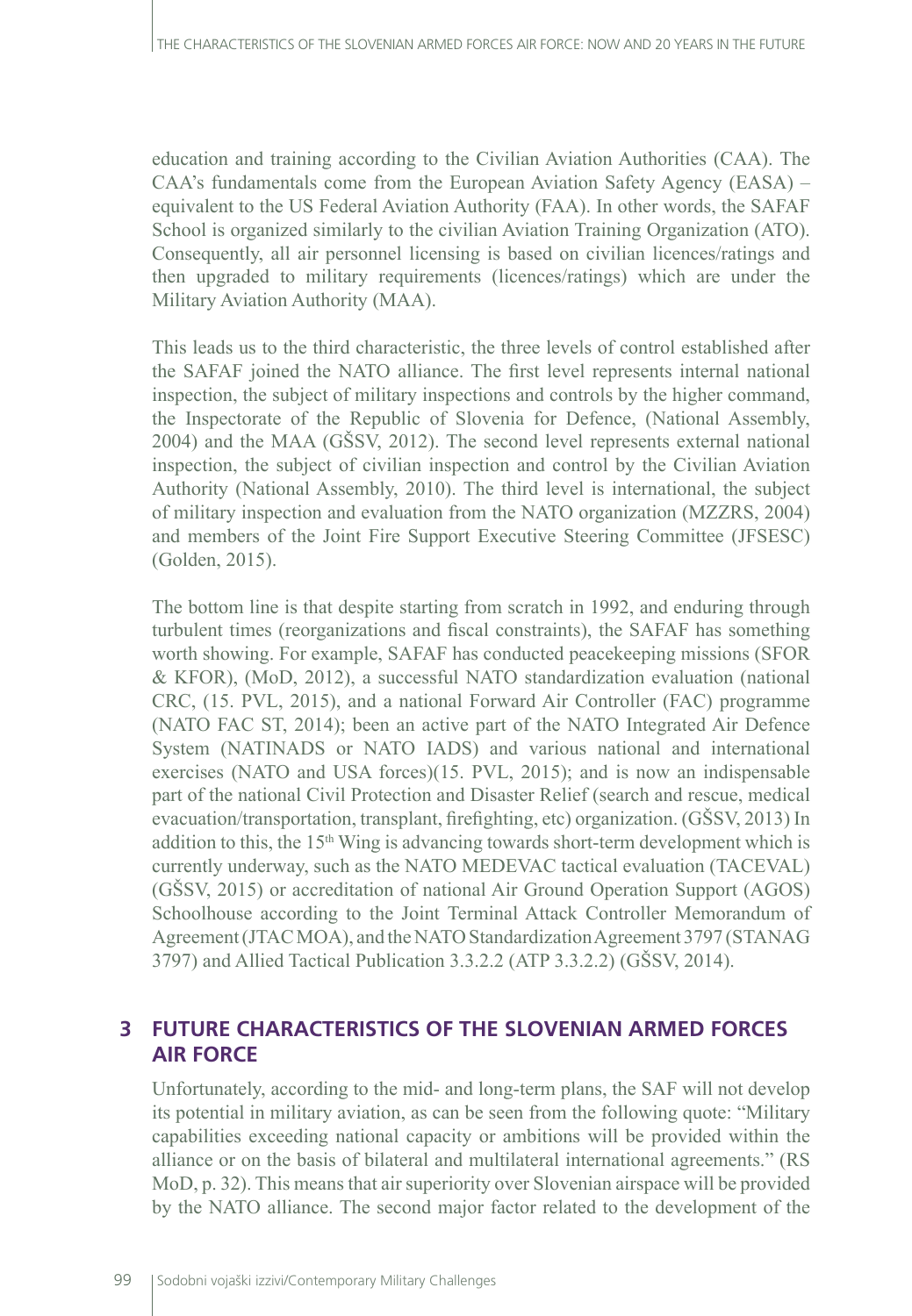SAFAF's capabilities is that "the SAF will ensure dual-use capabilities to support the system of protection against natural and other disasters." (RS MoD, 2011, p32). The third major factor is that the primary combat units used to fulfil national needs will be Brigade Combat Teams (BCTs). These will provide the battalion level units (BBGs) needed to fulfil Slovenia's obligations to NATO, such as quick reaction forces in time of crises (MORS, 2016). SAF airpower should be adjusted accordingly, primarily to support the SAF BCTs. This support should be focused on the development of capabilities which would enable interoperability within the SAF, interoperability between the national border or national security forces (the SAF, the national police force and the national Civil Protection and Disaster Relief organization), and interoperability between the different NATO forces. In other words, long-term plans should develop those characteristics of the SAFAF which would support joint functions based on interoperable capabilities, primarily to support BCTs and BBGs– an interoperable C4ISR network which is supported by intelligence air assets with movement and manoeuvres air assets supporting the sustainment, protection, and fire power power dedicated mainly to ground units.

Firstly, the SAFAF should focus on centralized command, distributed (flexible) control, and decentralized execution. The SAF and the SAFAF should therefore develop capabilities based on a digital network which would allow the active participation of ground forces during the processes of planning and execution of air tasks through their representatives. At the same time, these technological capabilities should provide an active connection to allied operational C4ISR networks, which would enable the active participation of SAFAF in the joint operational environment. In other words, it would facilitate the joint function of command.

Secondly, the SAFAF should focus on tactical air mobility, which would enable 24/7 air assault/drop/supply by utility helicopters with attack capabilities dedicated to company level units. These tactical air mobility capabilities should be used for national domestic interests as well as for international needs, according to allies' needs. At the same time, the SAFAF should enable mid-range air transport/supply with LTAs primarily dedicated to the units used in international security and peacekeeping missions. These capabilities would provide the SAF with national independence in functions of movement and manoeuvres in the international environment.

Thirdly, the SAFAF should develop Intelligence, Surveillance, and Reconnaissance (ISR) capabilities enabled by tactical level or hand-held Remote Pilot Aircraft (RPAs) and operational level RPAs with limited strike capabilities – a function of intelligence – which could, through the C4ISR active allied connection, enable joint functions of intelligence.

Fourthly, the SAFAF should focus on LAAs with strike capabilities in the permissive and contested environment (JFS ESC, 2016). Their primary role would be the support of BCTs/BBGs with fire power in relation to BCTs/BBGs movement and manoeuvres. At the same time, LAAs would be used in the process of PME&T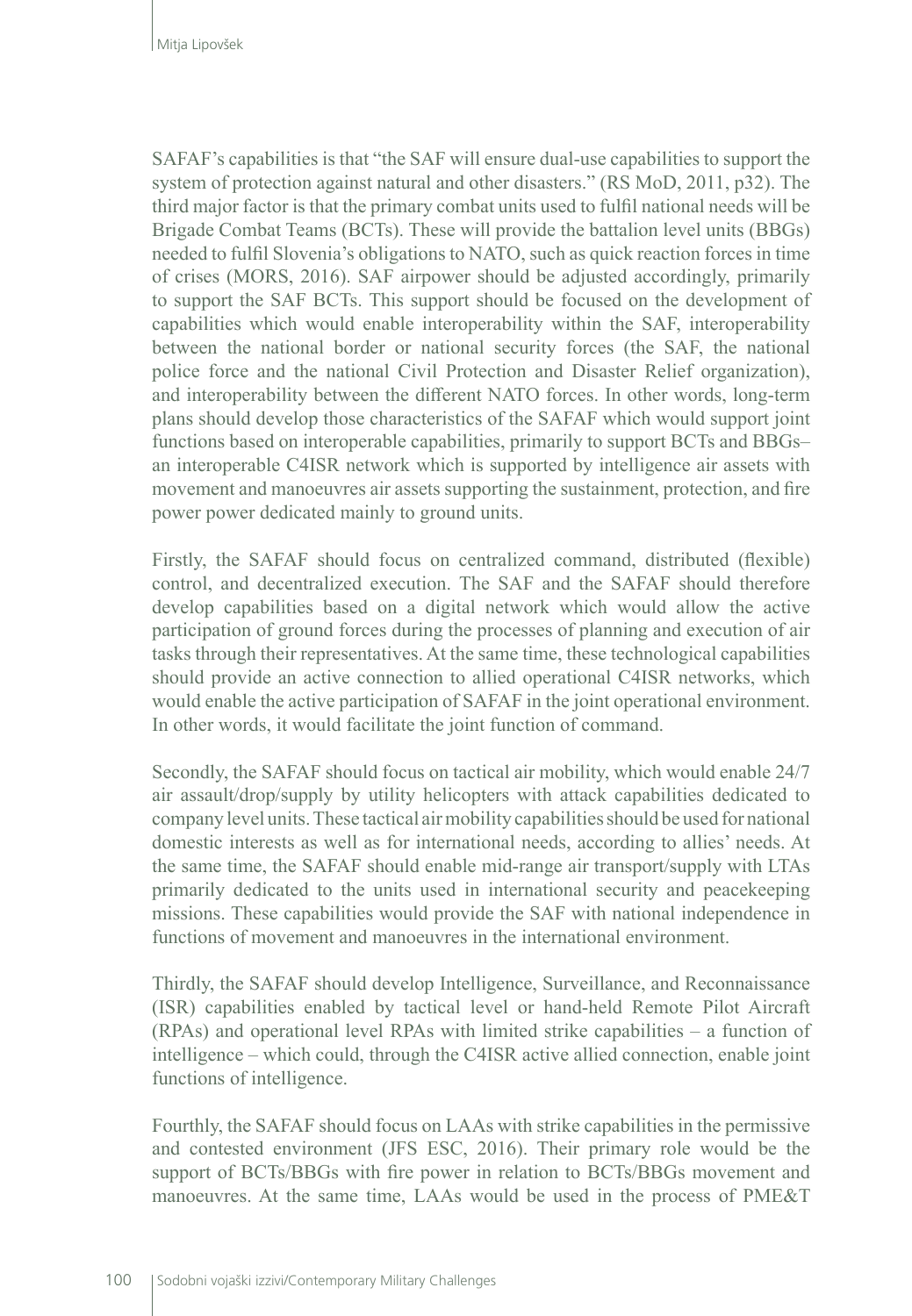(receiving/maintaining the certification/qualification level of proficiency of JTACs and SAF AGOS Schoolhouse, Air Defence (AD) personnel, Weapon Control Officers (WCO), CRC unit etc.) and support of other units (from BCTs level exercises down to platoon level exercises, calibration of ground based radar, etc.).

These four characteristics would enable the SAFAF to support the overall SAF in their core mission and purpose, which originates in the long-term plans and national security policy. The next logical question is which actions should be taken in the next 20 years to reach the established goal? But before this paper continues towards the proposed path for the 2036 development goal, it must answer the question of why the SAF and the SAFAF are currently struggling for their existence.

### **4 WHY WE ARE WHERE WE ARE?**

The main reason can be found in Brigadier General Branimir Furlan's article, "Civilian Control and Military Effectiveness: the Slovenian Case." His hypothesis is that "unresolved problems in the first-generation civil-military relations, as well as the deviation within the second, require from the military a constant reprisal of its performance, leading to a risk of reducing legitimacy, credibility, and the ability to execute its core mission" (Furlan, 2012). In his article, he starts with an exploration of the arguments, such as, what does it mean for control to be objective, and what does a form of subjective control mean? Then he proposes a definition of military effectiveness, which is not just to win wars, but to actually understand the military role and mission and be "capable of transforming political guidance into effective military actions and responses" (Furlan, 2012). In the third part, he determines the area of analysis between civilian authorities, provided for military effectiveness, and the armed forces, an established effective combat force (mission analysis, strategic guidance, personnel management, equipping [material acquisition], financing training and education, readiness, and operations). The bottom line is that in the Slovenian case military education is the only area where the SAF enjoys professional autonomy. Everywhere else, the subject of control is influenced by the civilian authorities (Furlan, 2012). The reason for this is the legacy of mistrust which was inherited from the previous system and the power which the Yugoslavian National Army (YNA) had in it.

# **5 DECISIONS AND ACTIONS NEEDED TO GET FROM TODAY'S SITUATION TO THE PROPOSED FUTURE CHARACTERISTICS OF THE SLOVENIAN ARMED FORCES AIR FORCE**

This year Slovenia is marking 25 years of its existence and it is time to change our mentality away from fear of the executive branch of government and its restrictive national policy towards the police and the military. The government should realize that we have national military forces to serve our young independent nation. The next step towards acceptance of military culture within the civilian sector of government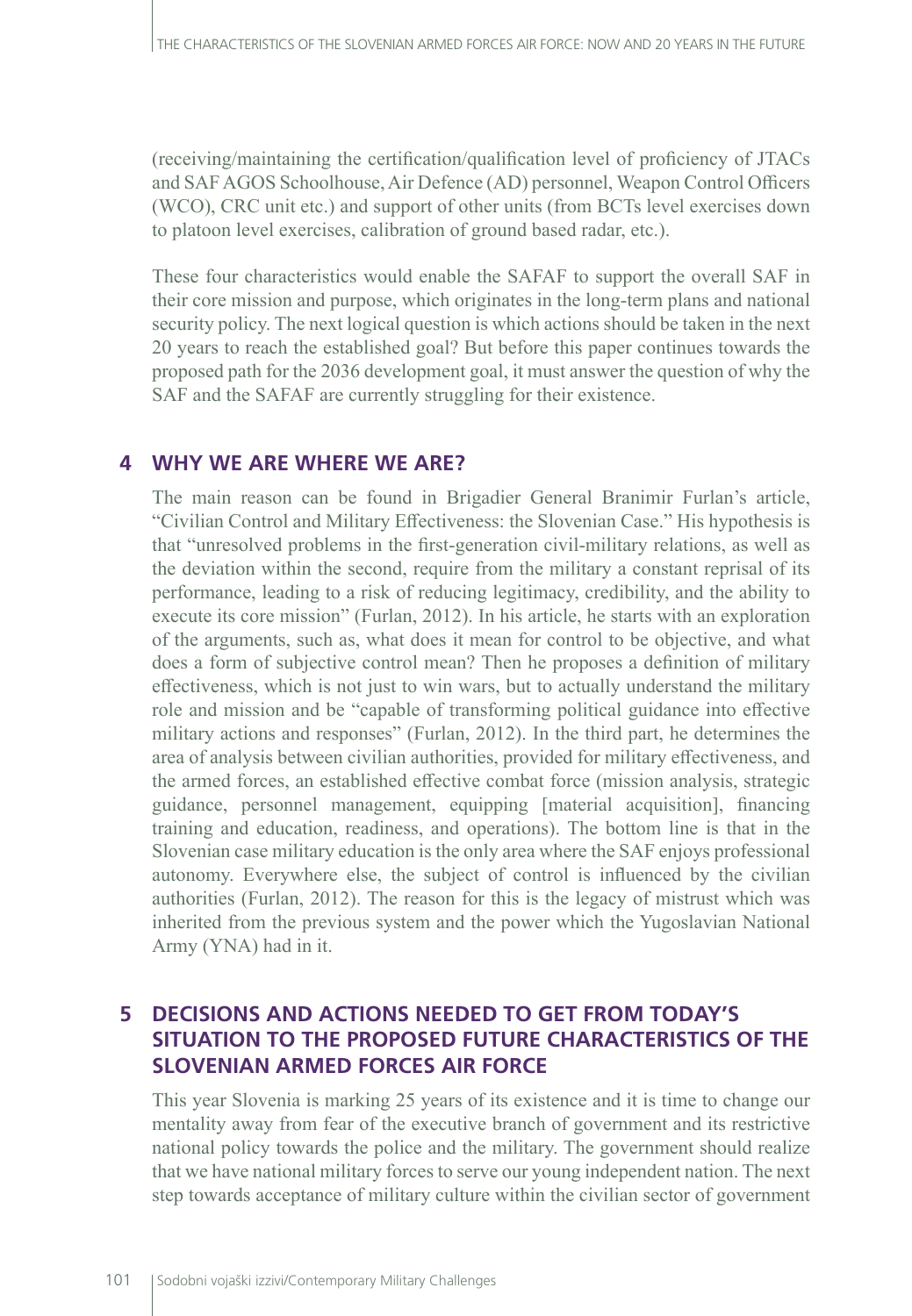is for politicians to realize their responsibilities towards maintaining the security environment, by providing security forces for the protection of their citizens. The times of the Cold War are long gone. We are living in a world where conventional deterrence has failed, a fact which has been clearly recognizable during the last decade in relation to activities in the Middle East and North Africa, which have subsequently brought consequences into the heart of Europe – Afghanistan and the Iraq war, and the Arab or Spring revolution in Arabic countries such as Libya and Syria being prime examples. On the other hand, the role of military leadership is to emphasize the government's responsibilities, which are carried by civilian leaders, and to stress the importance of government policy for strategic national security which is provided by military forces. Policy makers should recognize the dynamics related to the world security environment where states and non-state actors compete for world order and their influence on it. Despite the fact that the Republic of Slovenia will not directly influence its will and shape the world security environment, the RS should be prepared to defend its national interests and its sovereignty.

An immediate and current example of today's security challenges is the example of controlling the mass migrations from the Middle East into Europe, where the SAF has helped to provide national border protection (MORS, 2016). In the future, the SAFAF could provide sufficient ISR capabilities for border protection, as well as mobility and manoeuvres of the SAF forces and their sustainment. At the same time, if border security drastically worsens, the SAFAF could provide basic security for the SAF forces and citizens of the RS with its integrated national C4ISR network, supported by ISR air assets, air mobility assets and eventually air attack assets. In other words, Slovenia could more easily and quickly detect danger with military air assets which have mounted ISR observation/targeting pods or RPAs. For example, fixed-wing capabilities enable larger border coverage in the same amount of time with less manpower and at the same time, they provide greater coverage into the adversary's territory, beyond the range and capabilities of ground units. At the same time, SAFAF air assets could provide a greater concentration of SAF forces in the area of interest through their movement and manoeuvres function. Finally, the SAFAF could provide firepower from the air to secure our forces on the ground.

Secondly, if politicians recognized their role and responsibilities towards national security, and had a clear and realistic acceptance of the security environment in which we live, RS politicians would lose the argument for neglecting the financial support of the SAF. On the contrary, RS politicians would strive towards the NATOrecommended 2% of national GDP. The fact is that the military needs financial resources for its development. Military development requires 20% of the defence budget to be dedicated to the acquisition of and research into the military equipment which would enable the SAFAF to develop the characteristics proposed in the plan for 2036. Unfortunately, it is an illusion to expect a change next year, or even within the next few years. In the next three to five years, financial resources will be spent on the consequences of the negligence of the SAF's development. The government's plan is to slowly increase the military proportion of GDP to 1.03% by 2020. If we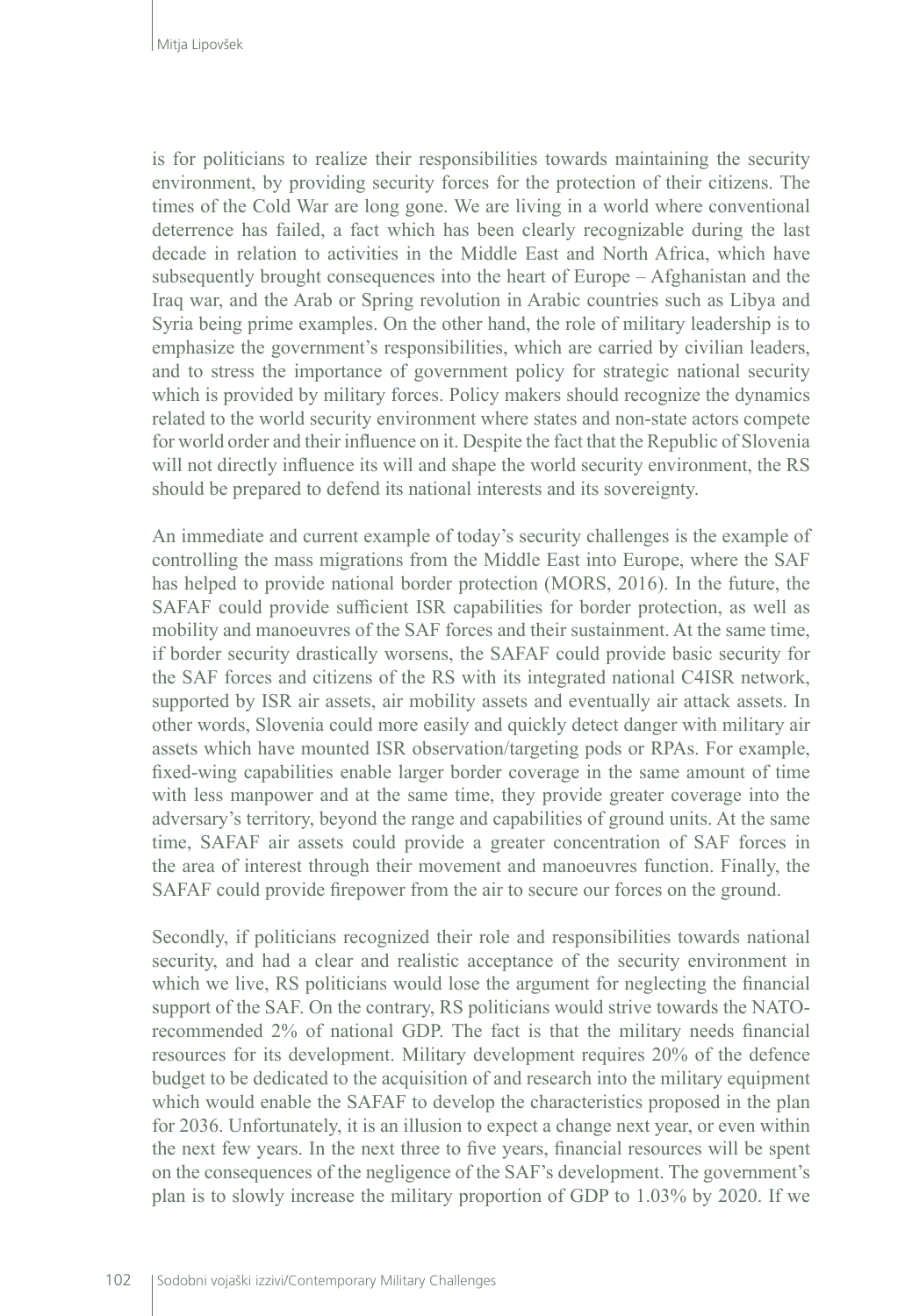transform these percentages into numbers, it means that the defence budget will increase by approximately 40 million euros each year until 2020 (RS MoD, 2016). The problem is that today the SAF already needs around 10 million per year just to sustain the current military equipment which is essential to maintaining minimum effectiveness (Planet Siol, 2016). According to the General Staff, the SAF needs around 50 million euros of extra funding this year to be able to function with minimal effectiveness. Additionally, the Ministry of Defence (MoD) recognizes that the SAF would need an additional 200 million euros in order to be able to function effectively according to expectations (Nova 24TV, 2016). Hopefully, the government will also recognize the seriousness of this issue and take appropriate steps and actions towards the most needed positive financial corrections.

Thirdly, the SAFAF should reshape and upgrade its civilian-based PME&T programmes with more military-based ones. This means that the military part of the PME&T must be taken to a higher level. At the moment, we could argue that the mind-set of military pilots is set for the civilian environment. They are more than proficient in civilian regulations and flying experience in civilian commercial airspace. On the other hand, as a result of young armed forces with limited military experience, the SAFAF's military potential is still under development for example, the SAFAF does not at the moment execute any night live firing training, but is entirely based on live simulations. The problem lies in the national civilian aviation and environmental regulations. At the same time, if the new generation of pilots were able to overcome the old philosophy, based on flying technique – how good are you at acrobatic flying – by a new philosophy which is oriented towards military procedures – how good are you at following the right TTPs according to the circumstances – then now is the time to turn the basic PME&T philosophy more towards the military one. For example, the philosophy of flight safety in civilian aviation is oriented towards cancelling the mission if circumstances indicate certain level of danger; in the military world, the philosophy is not oriented towards cancelling the mission but towards how to execute it in the safest way.

Fourthly, the SAF and the Slovenian government should take a different approach towards government human resources policy and personnel management in the SAF. The RS invests a lot in air personnel, compared to some other government and military personnel. For example, if a pilot has flown 1000 flying hours on a certain type of aircraft which costs approximately 2500 euros per operational flying hour, it means that the SAF has invested at least 2.5 million euros in him or her. Consequently, the SAF and the RS government should adjust the national human resources policy to secure its investments in air personnel, but unfortunately, this is not the case with the present national human resources management policy. At the very least, they could learn from previous examples. Between 2004 and 2008, the SAFAF lost around a third of all its flight personnel because military pilots, engineers, and technicians chose to leave the armed forces, preferring to work for civilian companies. The result was the loss of a generation; the generation which today should be taking over almost all command positions in the  $15<sup>th</sup>$  Wing (Squadron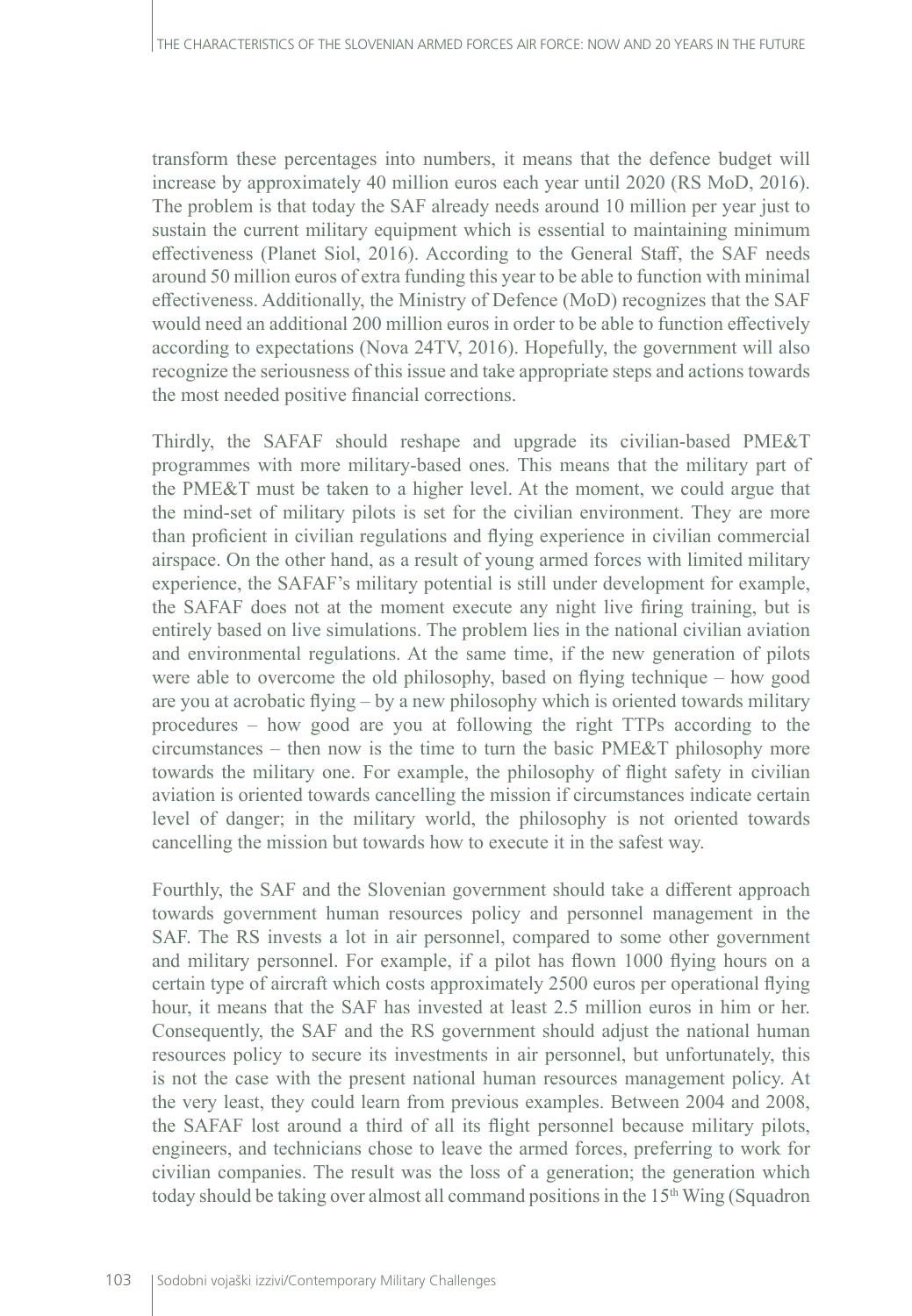Commanders and Staff or Sector Commanders) and other high ranking positions in the SAF General Staff. Consequently, the flying units face an inability to sustain required and established capabilities. With a better national economic situation, when air companies will prosper again, this bad scenario for SAF or SAFAF could happen again. Additionally, the SAF and the Slovenian government must realize that creating new air personnel is not a task which can be achieved overnight. For example, to become a pilot, besides successfully completing a civilian degree, medical selection, flying selection, and basic military training, you must go through basic flight training, and professional flight training over a time period of between three and five years – it varies due to the lack of solid financial support, which is consequently shown in military weapons acquisitions or PME&T related to gaining/ maintaining pilot licensing and ratings. After this, they are still senior pilots, with limited experience in military TTPs, and the investment in the pilots is only just beginning to be recovered. To be experienced, you need time and the process cannot be skimped, because of life-dependent safety issues. Because of this, the SAF and the Slovenian government must devise some long-term personnel management policy which would enable the required capabilities to be sustained over time.

To sum up, the Slovenian government, together with the SAF and the SAFAF, currently faces some serious challenges which must be solved to open the path to the twenty-year development plan. These issues can be overcome, especially if they are taken seriously by politicians. The RS was able to establish and develop its own Air Force capabilities, which after 25 years possess certain characteristics which have developed, based on circumstances. If the RS was able to develop the SAFAF from nothing to a level where it is taking an active part in NATO peacekeeping operations, there is no doubt that the SAFAF could follow the path of development and shape its 2036 characteristics in a way that would actively support the national and international security challenges. In other words, the development of its 2036 characteristics is dependent on the will of politicians and the national government, because the civilian authorities in the Slovenian case have a big impact on the efficiency of the SAF, and in the end politicians have the 'scissors and paper' in their hands to provide the basic financing of the changes. The Slovenian government and the SAF's leaders must realize that the new security issues which have been created during the last couple of decades, in the majority of cases, are impossible to solve without capabilities/functions through the third dimension – air and space. The risk, and potential costs related to it is much higher than without them. If our security policy dictates that we seek air superiority – freedom from attack from the air and freedom to attack from the air – through alliance, it does not mean that we should neglect the possibilities which the third dimension enables in modern warfare The bottom line is that the future character of the SAFAF should be shaped towards the national needs, adjusted for allies' joint functions, because the present character of the SAFAF yearns for an identity which would enable the SAFAF's existence inside the SAF organization, and at the same time, it is finally the time for the civilian authorities to sober themselves and recognize their role in establishing the military effectiveness which will provide the required national security and fulfil Slovenia's **Conclusion**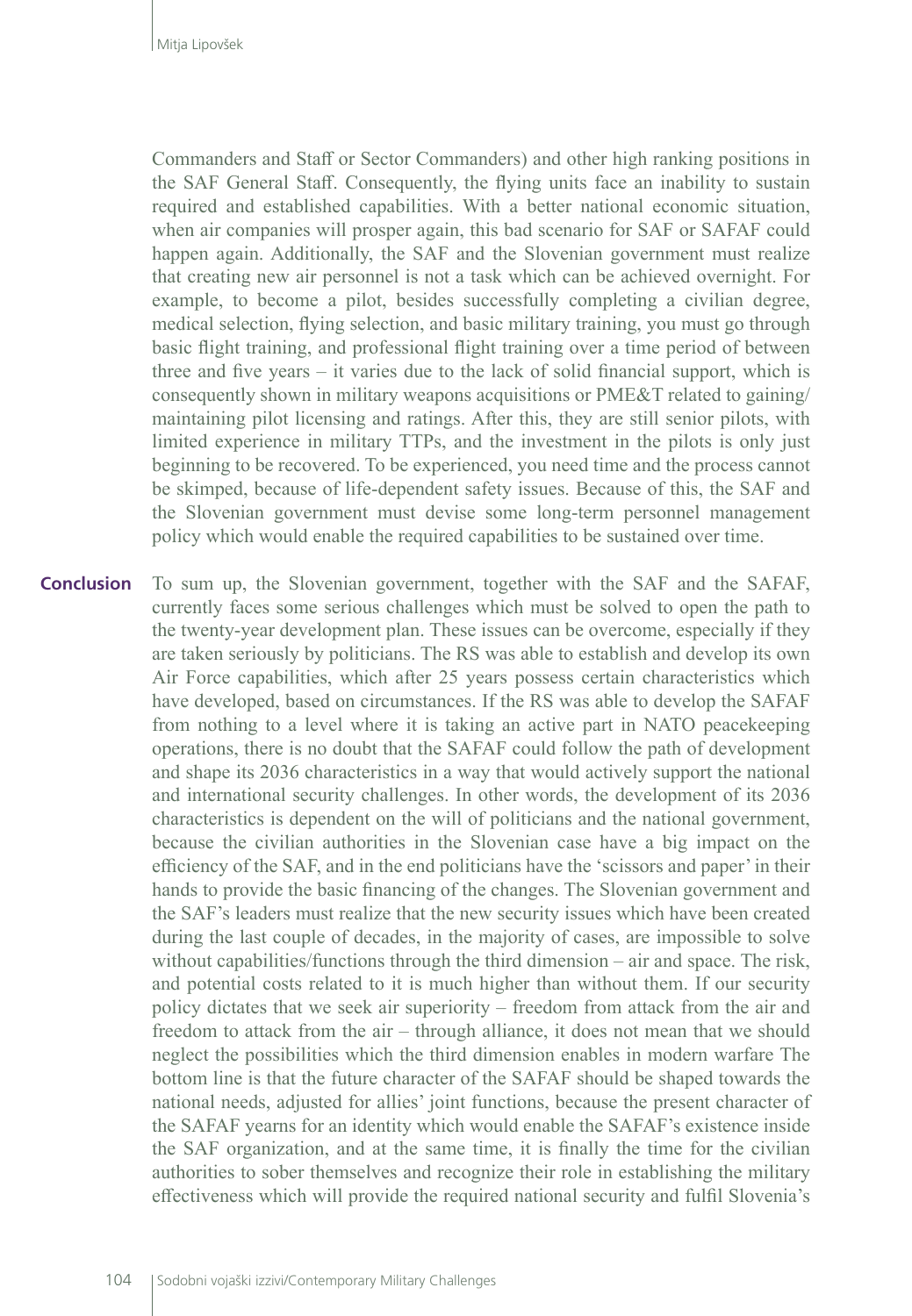obligations towards the NATO alliance. The Dean of the Air Command and Staff College from USAF University, Dr. Forsyth, always proclaims that "history is a conversation the past has with the present about the future." Who knows, if the national economy blooms and the civilian authorities recognize their role, maybe even thoughts of the procurement of  $5<sup>th</sup>$  generation military systems, which today are not even on a list to be discussed, could be possible.

#### **Bibliography**

- *1. 2013 Government Communication Office, Official gateway to the information on Slovenia. Slovenia.si, Your gateway to information on Slovenia. Edvard Rusjan, the Pioneer Slovenian Aviator. 2003. http://www.slovenia.si/society/science/slovenianscientists/edvard-rusjan-the-pineer-slovenian-aviator/ (accessed February 17, 2016).*
- *2. 15. Polk Vojaskega Letalstva (15. PVL). Porocilo o uresnicevanju Poslovnega plana za leto 2014.Cerklje ob Krki: 15. Polk Vojaksega Letalstva, 2015.*
- *3. Furlan, B., 2012. Branimir. "SAGE Jurnals." Armed Forces & Society. December 27, 2012. afs.sagepub.com/content/39/3/434.full.pdf+html (accessed Januar 21, 2016).*
- *4. Goldfein, L. D., 2015. Coordinated Implementation of Joint Fire Support Executive Steering Committee Actiona Plan Memorandums of Agreement for Joint Terminal Attack Controller (Ground) and Joint Forward Air Controller (Airborne). Washington DC: The Joint Staff, 2015.*
- *5. Drzavni zbor Republike Slovenije. Zakon o obrambi uradno precisceno besedilo (ZObr-UPB1). Ljubljana: Uradni list Republike Slovenije, stevilka 103/04 z dne 23.9.2004, 2004.*
- *6. Drzavni zbor Republike Slovenije. Zakon o letalstvu uradno precisceno besedilo (ZLet-UPB4). Ljubljana: Uradni list Republike Slovenije stevilka 81/2010 z dne 15.10.2010, 2010.*
- *7. Generalstab Slovenske Vojske (GŠSV). 1. Dopolnilo Ukaza, st. 0100-68/2014-46 z dne 28.10.2014 za delo v Slovenski vojski za leti 2015 in 2016. Ljubljana: Generalstab Slovenske Vojske, 2014.*
- *8. Generalštab Slovenske Vojske (GŠSV). Informativno glasilo Ministrstva za obrambo. 15 let sodelovanja Slovenske vojske v mednarodnih operacijah in misijah. Ljubljana: Ministrstvo za obrambo, 2012.*
- *9. Generalstab Slovenske Vojske (GŠSV). Ukaz za imenovanje zacasne delovne skupine za vzpostavitev FAC/JTAC sole SV (AGOS SV). Ljubljana: Generalstab Slovenske Vojske, 2014.*
- *10. Generalstab Slovenske Vojske (GŠSV). Ukaz za pripravo zmogljivosti SV za preverjanje po standardih TACEVAL. Ljubljana: Generalstab Slovenske Vojske, 2015.*
- *11. Generalstab Slovenske Vosjke, Vojaski letalski organ. Operativni prirocnik letalskih enot in zracne obrambe Slovenske vojske. Ljubljana: Ministrstvo za obrambo, 2012.*
- *12. Generalstab Slovenske Vojske (GŠSV). Ukaz za sodelovanje in delovanje 15. PVL pri zasciti, resevanju in pomoci ob naravnih in drugih nesrecah.Cerklje ob Krki: 15. Polk Vojaksega Letalstva, 2013.*
- *13. Joint Fire Support Executive Steering Committee. Concept of Operations for Joint Close Air Support (JCAS). Unclassified - For Official Use Only, US Joint Staff, 2016.*
- *14. 15. Polk Vojaskega Letalstva (15. PVL). Obisk predstavnikov NATO-ve agencije za podporo v 16. CNKZP. Cerklje ob Krki: 15. Polk Vojaksega Letalstva, 2015.*
- *15. Lipic, L. "ProQuest." 15th Air Force Brigade of the Slovenian Army. n.d. http://search. proquest.com.aufric.idm.oclc.org/docview/274800312/fulltext/F512FBF0EC (accessed Februar 16, 2016).*
- *16. M.P. Nova 24TV. Februar 24, 2016. nova24tv.si/slovenija/ministrica-katiceva-potrdilaveliko-krizo-v-slovenski-vojski/ (accessed Februar 27, 2016).*